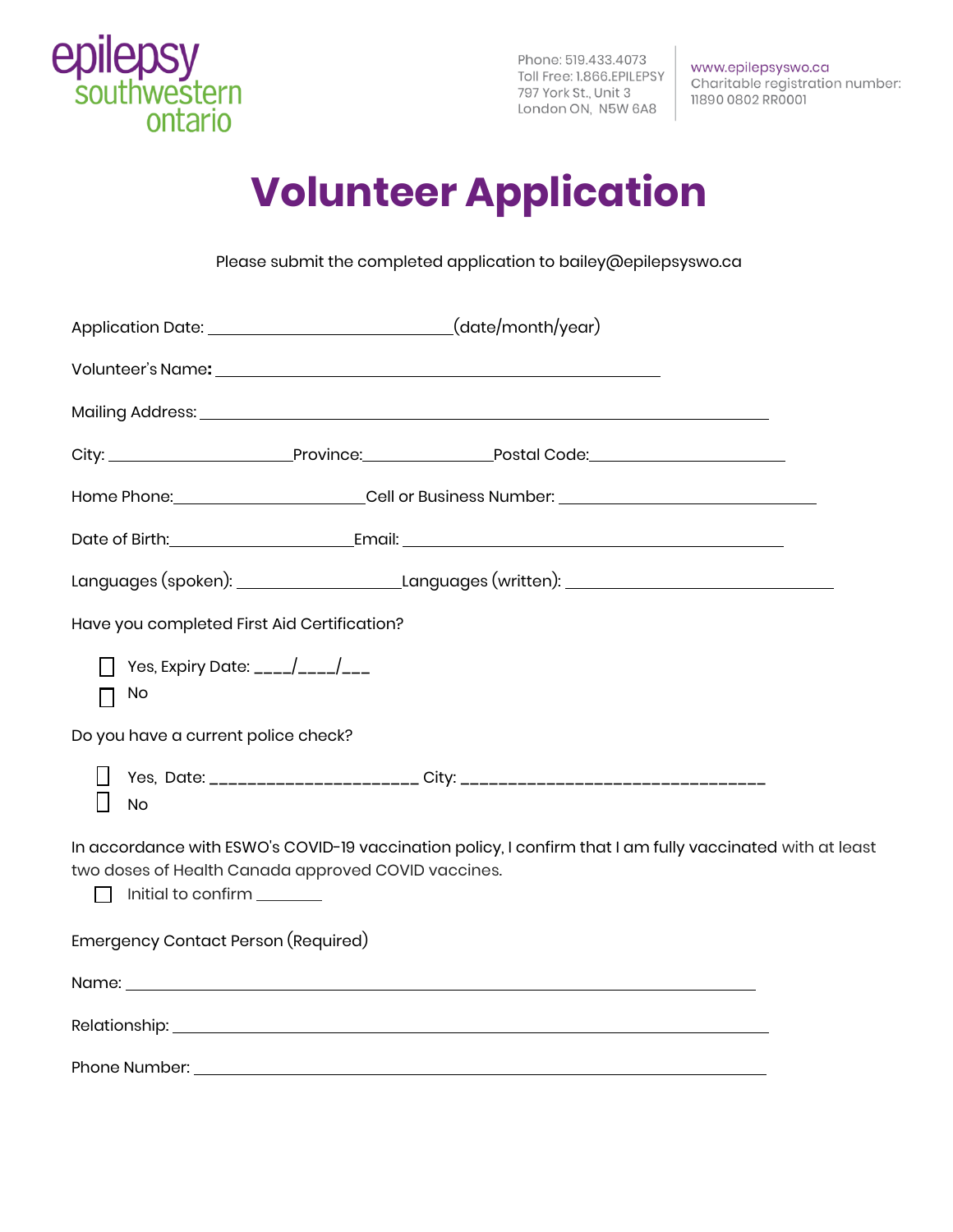

#### **How are you connected with Epilepsy Southwestern Ontario (ESWO)?**

|  | $\Box$ I am living with epilepsy |  |  |
|--|----------------------------------|--|--|
|--|----------------------------------|--|--|

- $\Box$  I have a family member with epilepsy
- $\Box$  I have a friend or coworker who lives with epilepsy
- $\Box$  Professional development interest
- $\Box$  I am a medical staff
- Other:

### **Please indicate which volunteer roles you are interested in being considered for (Please enclose your resume):**

 **Administrative Support**: On-site clerical support during business hours at 797 York St. Unit 3. London, ON.

 **Special Events**: Event-based volunteer positions. Our major events include: March Epilepsy Awareness Month, Annual Spring Gala and Seize the Day Run. Additionally, volunteers needed for awareness booths and support groups as conveners/facilitators. You may also have the opportunity to volunteer for smaller ESWO events.

 **Camp Programs**: Winter Camp- A Saturday morning program, at various times throughout the school year and Summer Camp-held in July and August. This role involves one-on-one or small group support to a child with epilepsy as a camp counselor. A valid police check is required.

**Other**:

#### **Availability**

|           | Mondav | Tuesdav | Wednesday | Thursday | Fridav | Saturdav |
|-----------|--------|---------|-----------|----------|--------|----------|
| Morning   |        |         |           |          |        |          |
| Afternoon |        |         |           |          |        |          |
| Evening   |        |         |           |          |        |          |

#### **How did you become interested in ESWO?**

- $\Box$  Newsletter  $\Box$  Workplace
- 

Social Media (please specify)  $\Box$   $\Box$  Other  $\Box$ 

 $\square$  Friend/Family  $\square$  Newspaper/TV/Radio

- 
- Special Event **EXWO** website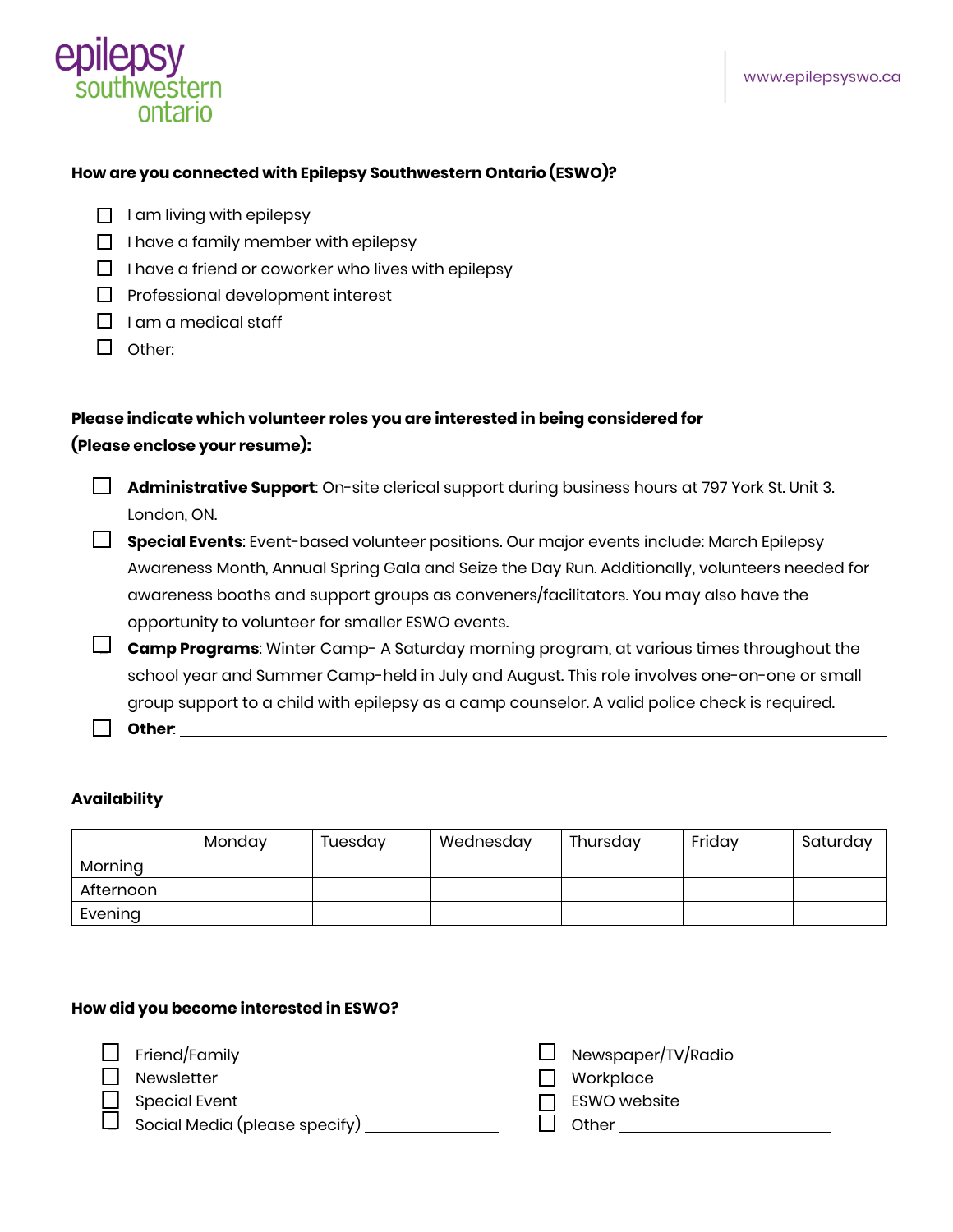

### **Tell Us About Yourself**

What skills and/or talents can you bring to ESWO?

What skills or experience would you like to gain while volunteering with us?

What are your interests and hobbies?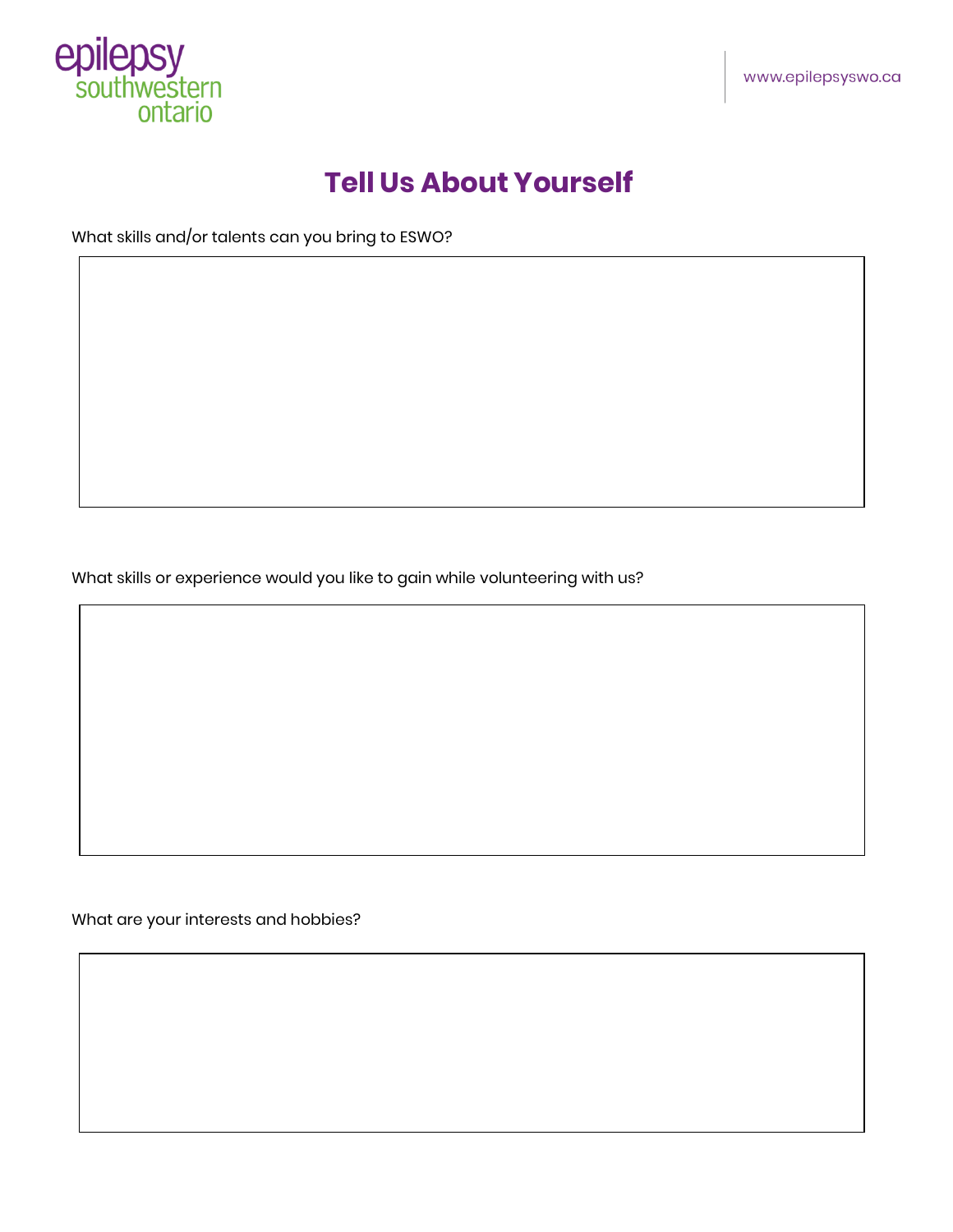

#### Where have you volunteered in the past?

Why do you want to volunteer at ESWO?

Please note: Upon receipt of volunteer applications, a staff member will book an interview to discuss further details regarding current volunteer roles at ESWO.

**Thank you for your interest in volunteering at Epilepsy Southwestern Ontario.**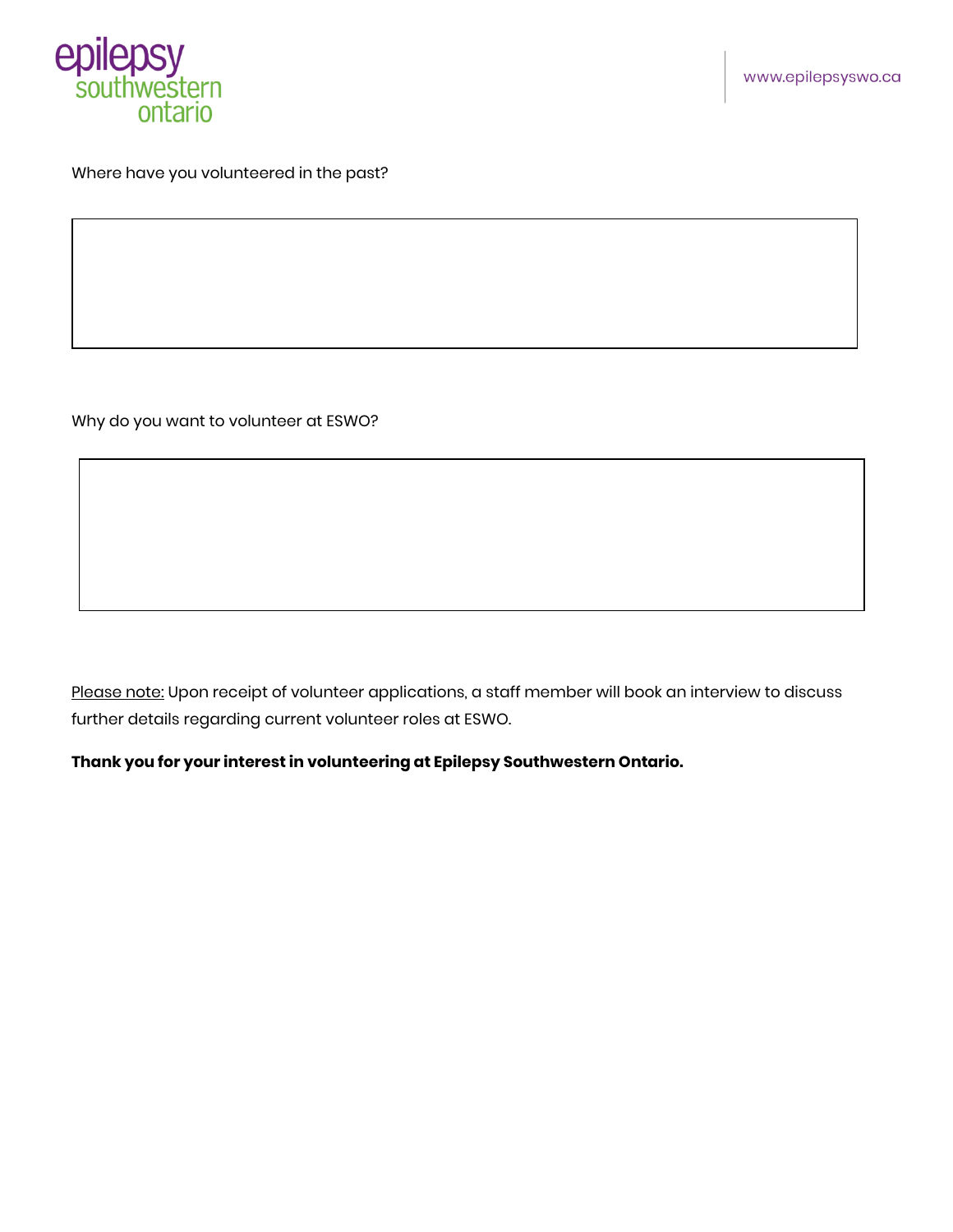

 $\overline{a}$ 

### **References**

We request that all volunteers provide us with two personal or professional references that we may contact. We will only contact these references in regards to your volunteer registration with us. Please ensure that none of your references are family members, if possible.

Please provide your initial underneath to give consent for Epilepsy Southwestern Ontario to contact the above references provided.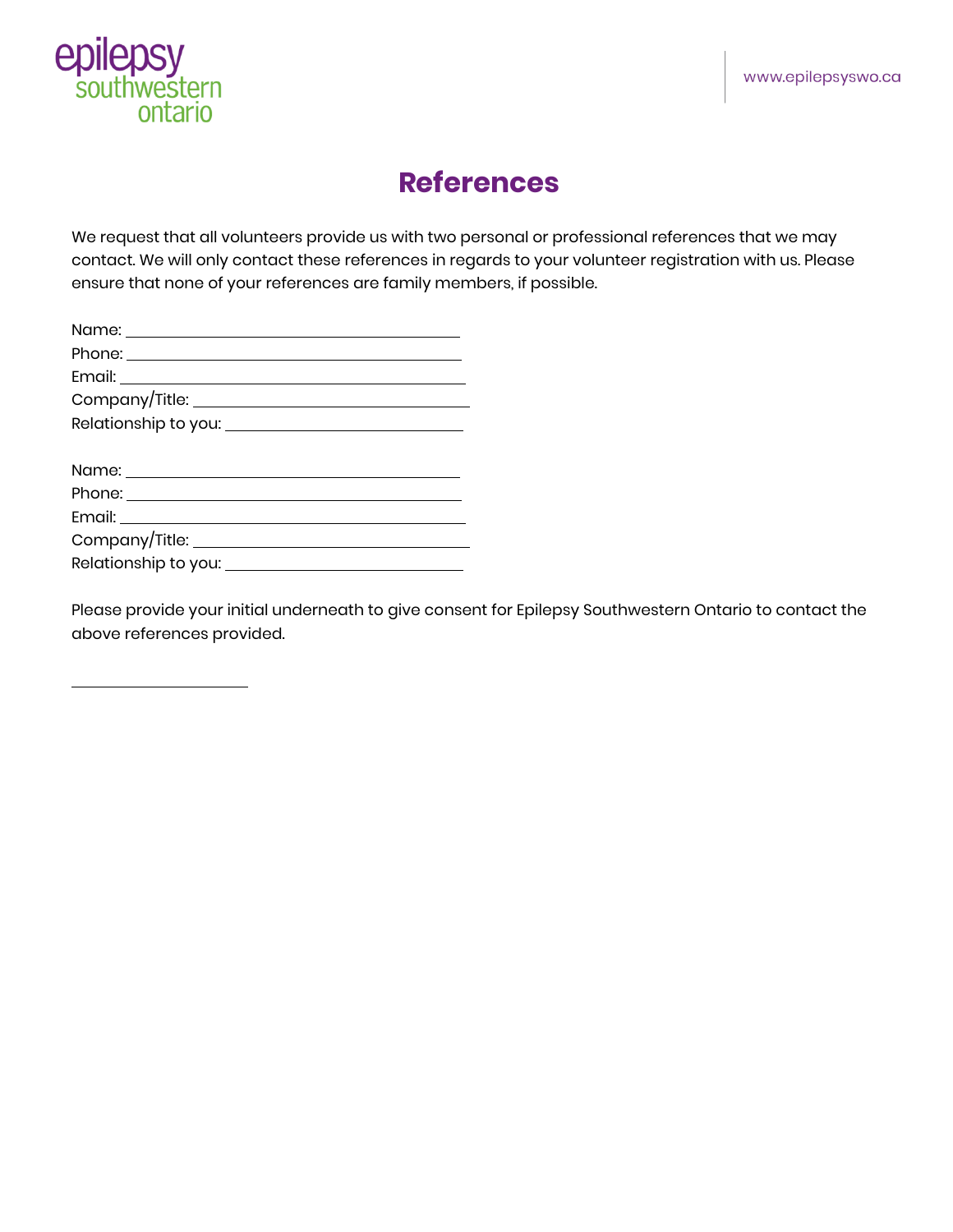

## **Volunteer Information Form**

Is there anything that you feel we need to know about to help keep you safe and support you while you're volunteering at ESWO?

Volunteer Signature:

Staff Signature:

Date: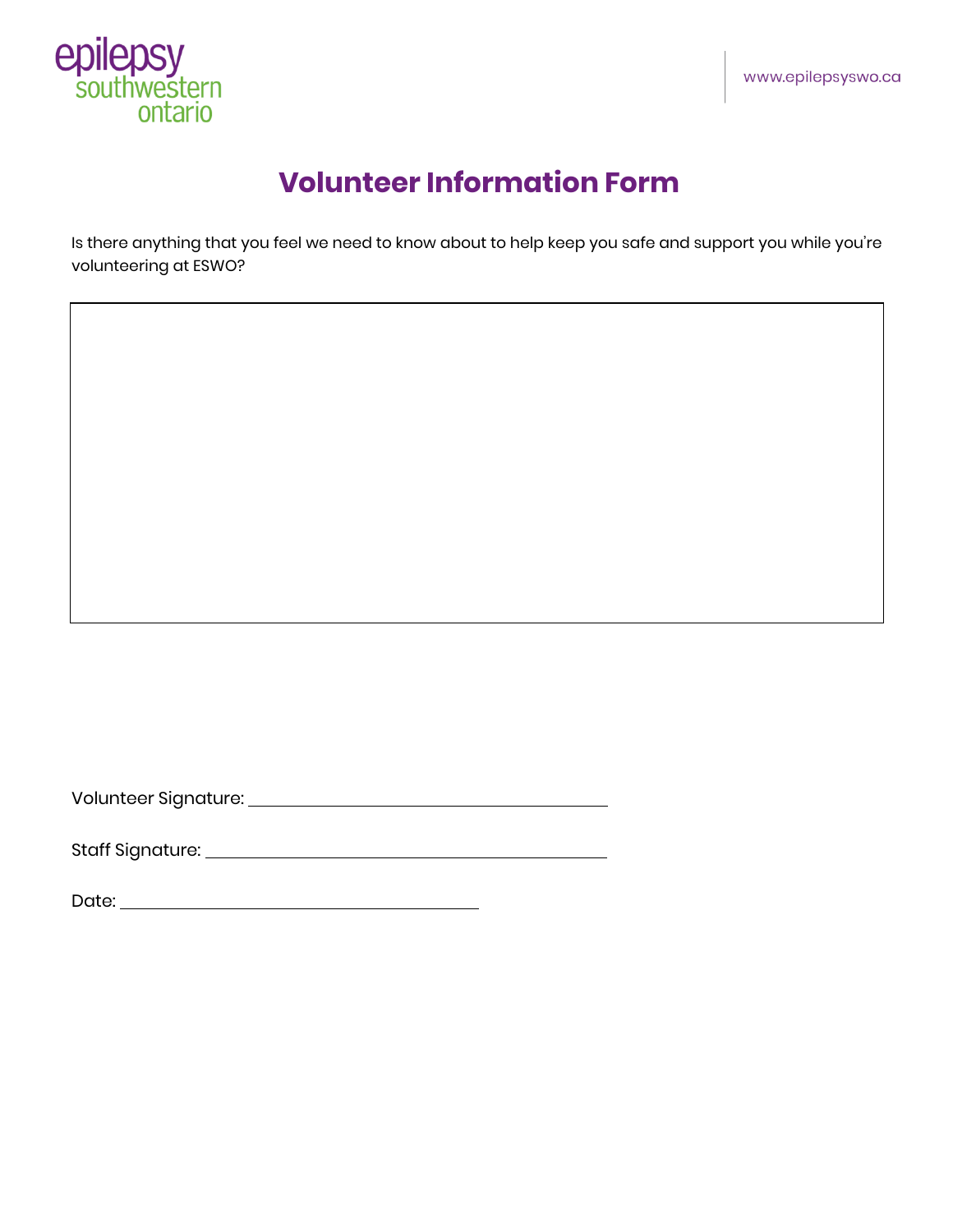

## **Confidentiality Agreement**

All persons, staff and volunteers, who receive, through any means, information regarding a client or member as a result of their work with Epilepsy Southwestern Ontario are expected to maintain strict confidentiality concerning the business and affairs of Epilepsy Southwestern Ontario and its clients.

#### **NO INFORMATION SHOULD BE DIVULGED UNLESS EXPRESSED AUTHORIZATION HAS BEEN RECEIVED FROM THE CLIENT AND THE CEO OF EPILEPSY SOUTHWESTERN ONTARIO.**

Special care should be exercised even if the client's name is not revealed because it is often possible to identify a client by the unique facts of his or her case.

The duty of confidentiality exists, regardless of whether the relationship has been terminated. All persons in possession of confidential information should avoid indiscreet conversation even with one's spouse or family. Furthermore, any gossip about such matters should be avoided at all times.

| statements and agree to comply with same. |  | indicate that I have read the above |  |
|-------------------------------------------|--|-------------------------------------|--|
|                                           |  |                                     |  |
|                                           |  |                                     |  |
|                                           |  |                                     |  |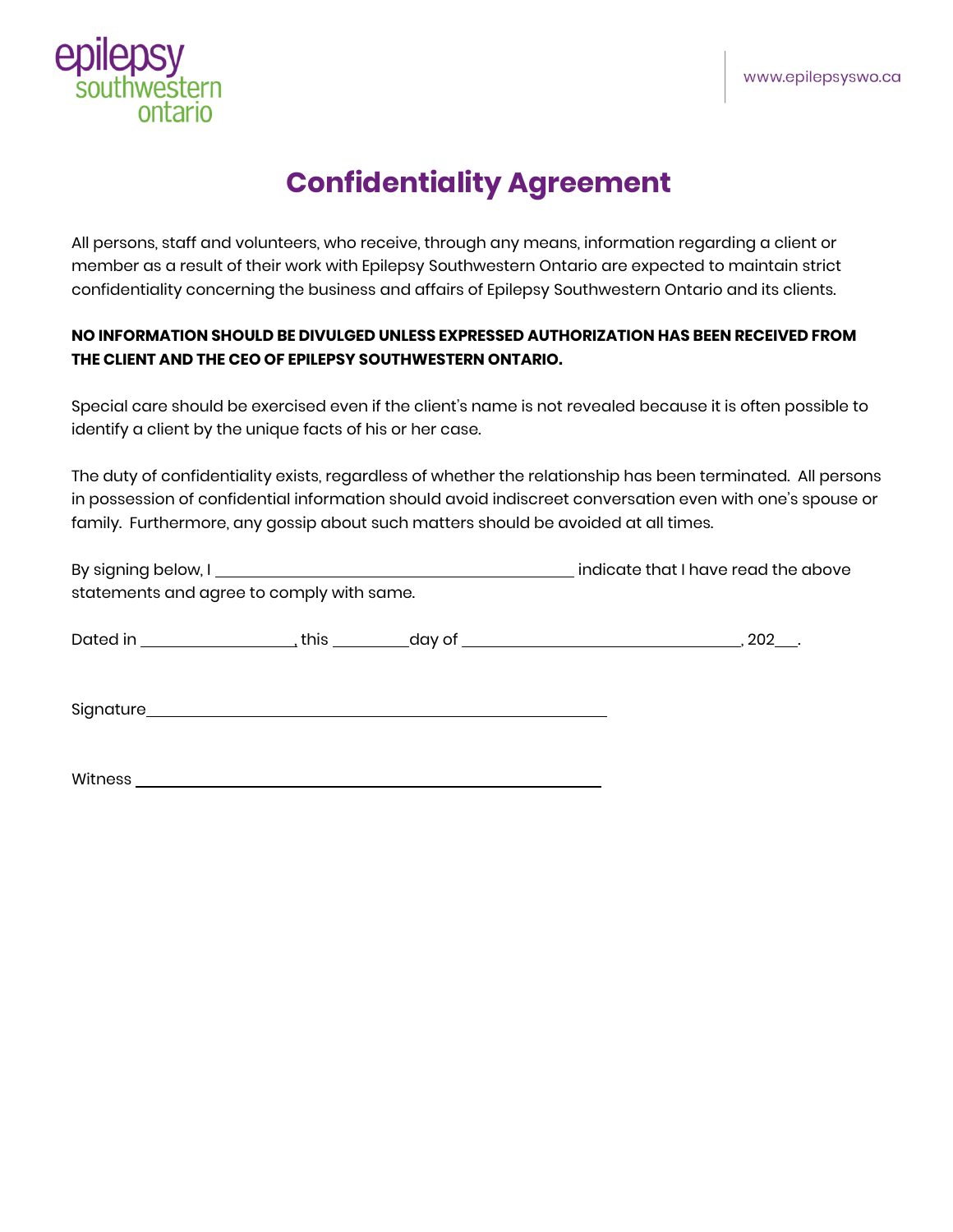

### **Photo Release**

At times, staff may be taking pictures, for use by Epilepsy Southwestern Ontario and its funders in advertisements, printouts and other publications.

If you give ESWO and its funding partners' permission to use your pictures in their publications, please sign below.

I, give Epilepsy Southwestern Ontario and its funders permission to use my photographs in any publications they may create.

Date:

Signature: